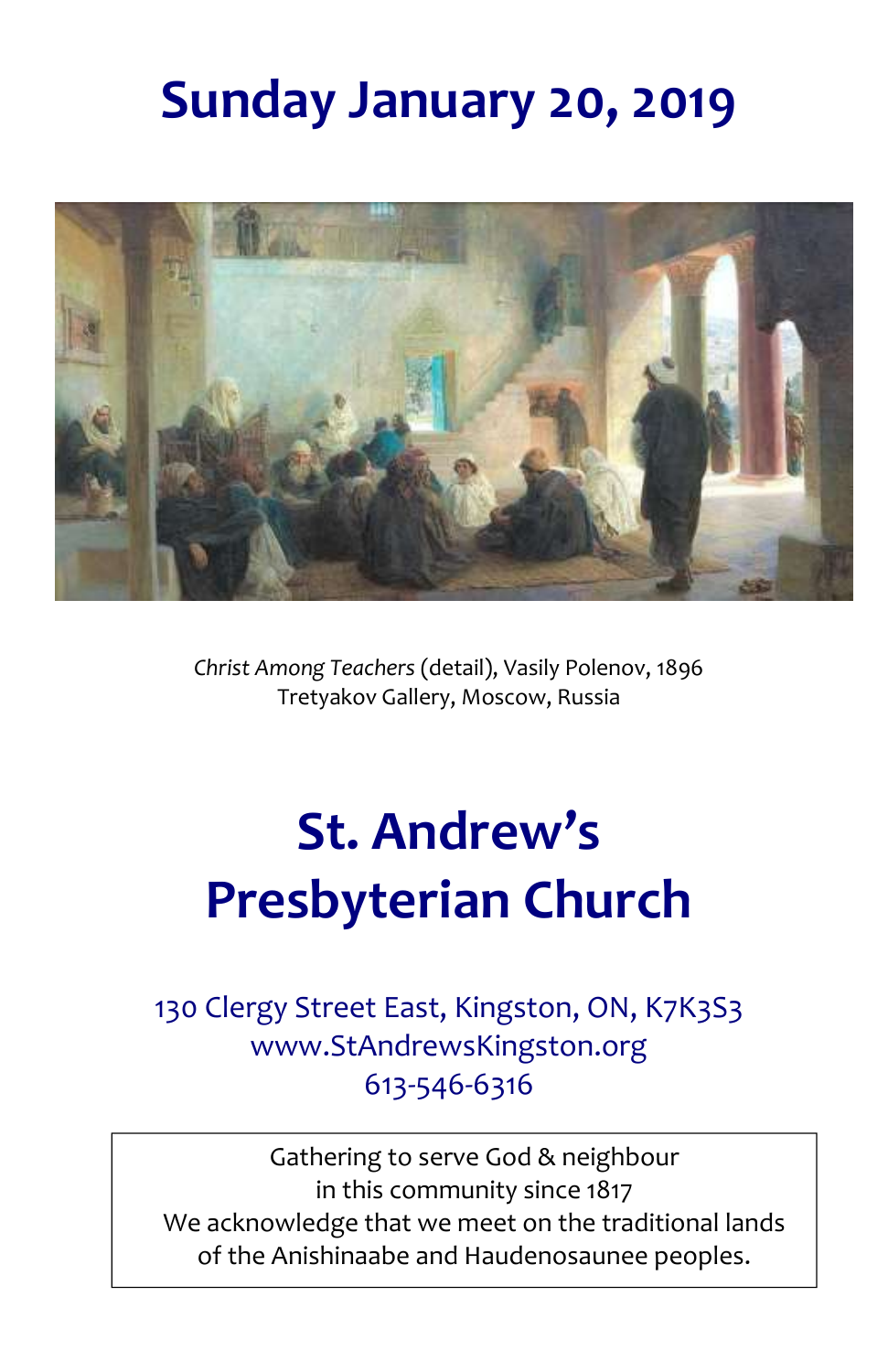## **ORDER OF SERVICE**

| Preludes<br><b>Entry of the Bible</b><br><b>Call to Worship</b> | Preludes on Mit Fried' und Freud' Buxtehude     |               |           |
|-----------------------------------------------------------------|-------------------------------------------------|---------------|-----------|
| Hymn                                                            | Within your temple Lord                         |               | #32       |
|                                                                 | Prayer of Approach and Lord's Prayer            |               |           |
| <b>Introit</b>                                                  | Introit for Epiphany                            |               | Willan    |
| <b>Greetings &amp; Announcements</b>                            |                                                 |               |           |
|                                                                 | <b>Update from Mission Committee</b>            |               | Holly T.  |
| <b>Hymn</b>                                                     | God of the sparrow                              |               | #307      |
| <b>Time with Children</b>                                       |                                                 |               |           |
| <b>Scripture Readings</b>                                       |                                                 |               | Jeremy S. |
|                                                                 | Responsive Psalm 84                             |               |           |
|                                                                 | Luke 2: 41-52                                   |               |           |
| Anthem                                                          | Star of the East                                |               | Curry     |
|                                                                 | <b>Prayers of Thanksgiving and Intercession</b> |               |           |
| Hymn                                                            | For all the love                                | (Sine Nomine) | #440      |
| <b>Sermon</b>                                                   | Growing in Wisdom                               |               |           |
|                                                                 | <b>Presentation of Tithes &amp; Offerings</b>   |               |           |
| <b>Offertory</b>                                                | Andante con moto (Sonata #5) Mendelssohn        |               |           |
| <b>Prayer of Dedication</b>                                     |                                                 |               |           |
| <b>Doxology</b>                                                 |                                                 |               |           |
| <b>Hymn</b><br><b>Benediction</b>                               | Be thou my vision                               |               | #461      |
| <b>Postlude</b>                                                 | Postlude in D                                   |               | Willan    |
|                                                                 |                                                 |               |           |

*If you wish to leave during the Postlude, please do so quietly.*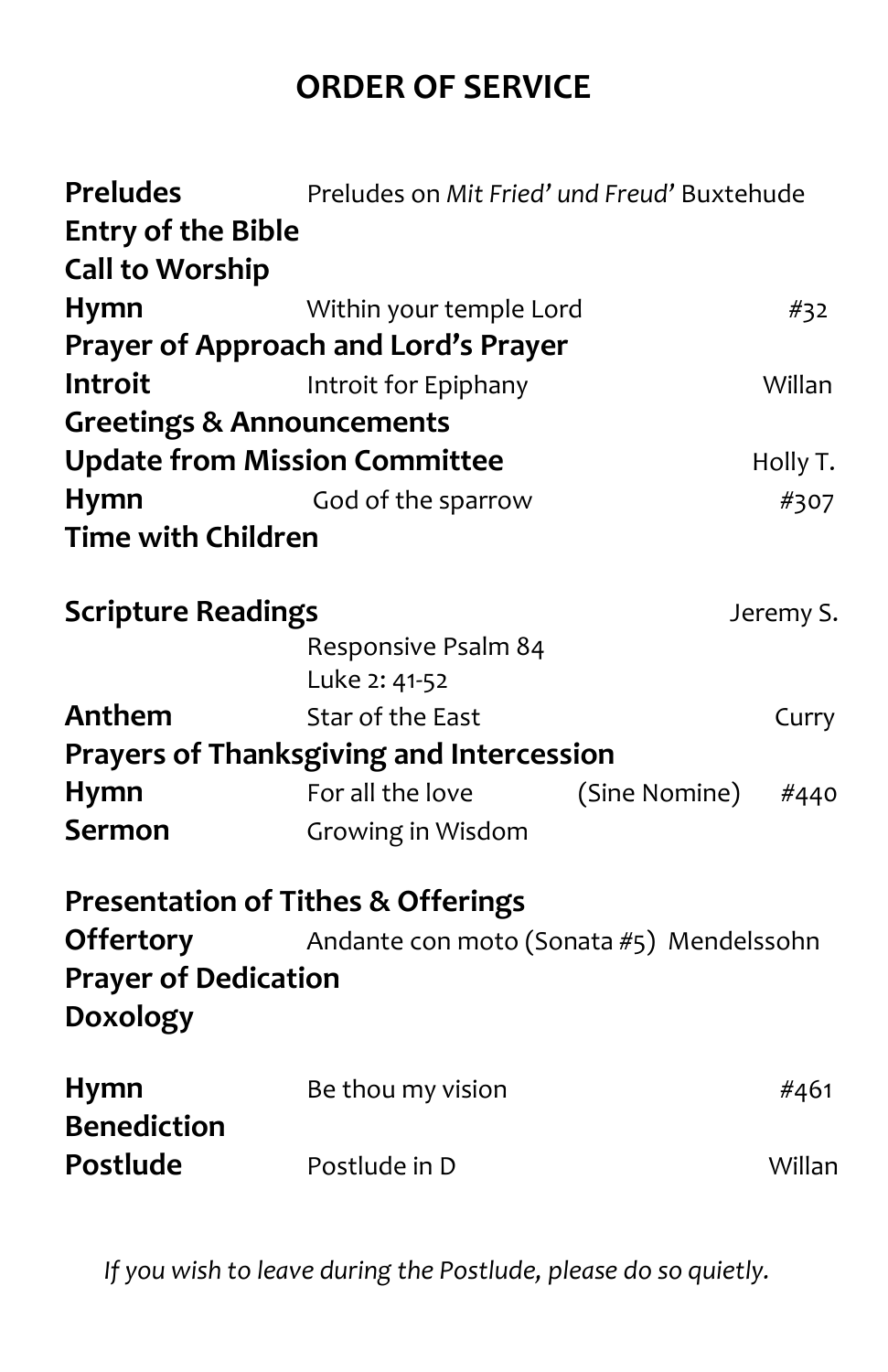## **The Lord's Prayer**

Our Father, who art in heaven, hallowed be thy name. Thy kingdom come, thy will be done, on earth as it is in heaven. Give us this day our daily bread. Forgive us our debts as we forgive our debtors. And lead us not into temptation but deliver us from evil, for thine is the kingdom, the power and the glory, for ever. Amen.

#### **The Doxology**

Praise God from whom all blessings flow, Praise God, all creatures here below: Praise God above ye heavenly hosts, Praise Father, Son and Holy Ghost.

#### **Responsive Psalm 84**

How lovely is your dwelling place, My soul longs, indeed it faints for the courts of the LORD;

> **my heart and my flesh sing for joy to the living God.**

Even the sparrow finds a home, and the swallow a nest for herself, where she may lay her young,

> **at your altars, O LORD of hosts, my King and my God.**

Happy are those who live in your house, ever singing your praise …

#### **For a day in your courts is better than a thousand elsewhere.**

I would rather be a doorkeeper in the house of my God than live in the tents of wickedness …

> **O LORD of hosts, happy is everyone who trusts in you.**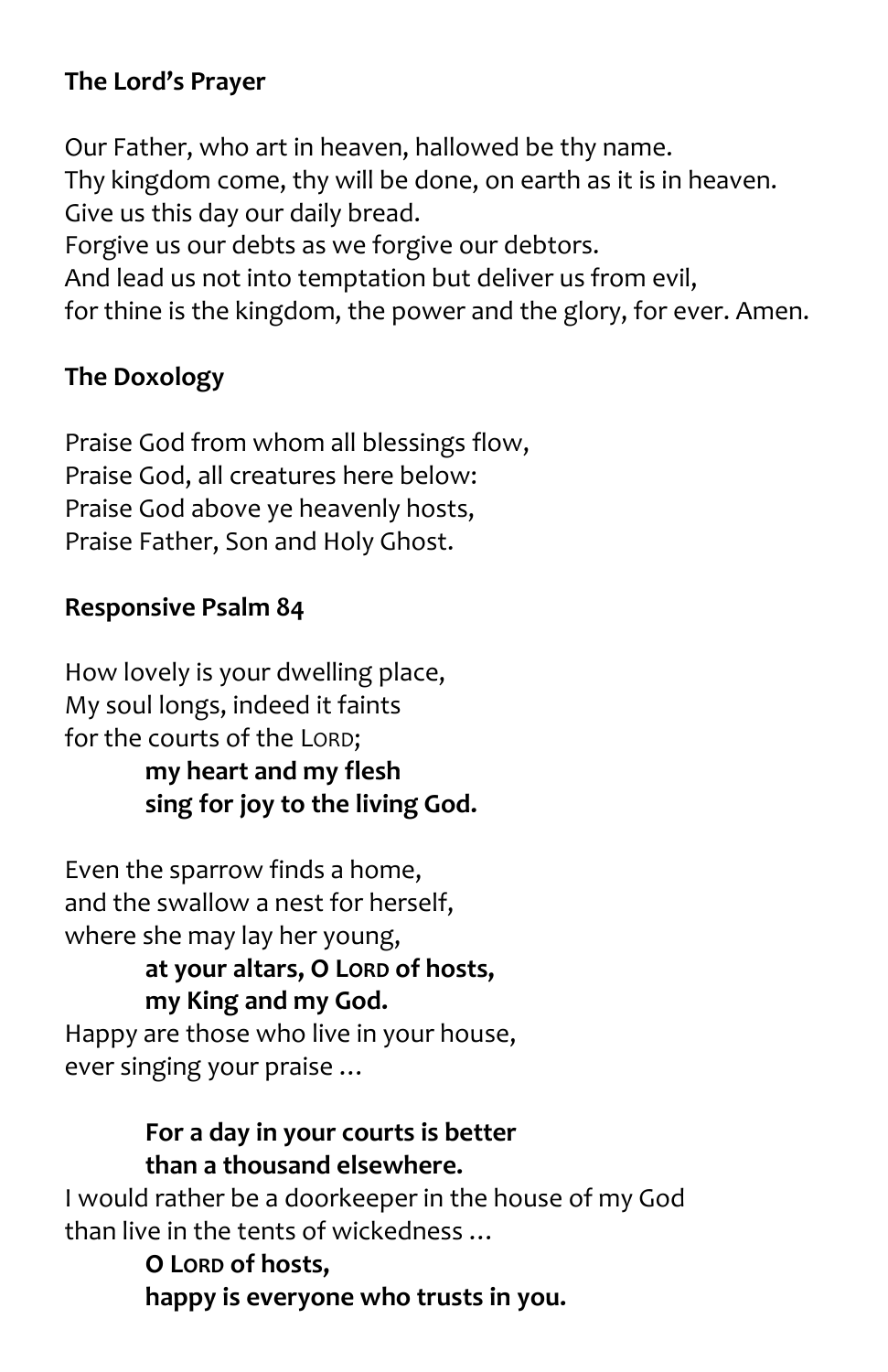## **Gospel Reading Luke 2: 41-52**

Now every year his parents went to Jerusalem for the festival of the Passover. And when he was twelve years old, they went up as usual for the festival.

When the festival was ended and they started to return, the boy Jesus stayed behind in Jerusalem, but his parents did not know it. Assuming that he was in the group of travellers, they went a day's journey. Then they started to look for him among their relatives and friends. When they did not find him, they returned to Jerusalem to search for him.

After three days they found him in the temple, sitting among the teachers, listening to them and asking them questions. And all who heard him were amazed at his understanding and his answers.

When his parents saw him they were astonished; and his mother said to him, 'Child, why have you treated us like this? Look, your father and I have been searching for you in great anxiety.' He said to them, 'Why were you searching for me? Did you not know that I must be in my Father's house?' But they did not understand what he said to them.

Then he went down with them and came to Nazareth, and was obedient to them. His mother treasured all these things in her heart. And Jesus increased in wisdom and in years, and in divine and human favour.

## **NOTES FROM DIRECTOR OF MUSIC**

Last week the choir presented the *Song of Simeon*, also known as the *Nunc Dimittis*. A hymn about Christ's presentation in the temple and based on the Nunc Dimittis was composed in 1524 by Martin Luther and published later that same year. The tune is the basis for several compositions, including two Chorale Preludes by Dietrich Buxtehude (1637-1707) which are heard for the **Preludes**. English-Canadian composer Healey Willan liked to perform Chorale Preludes and composed several himself. His Postlude in D is heard as today's **Postlude** and the choir presents again one of his best Introits, the **Introit** for Epiphany.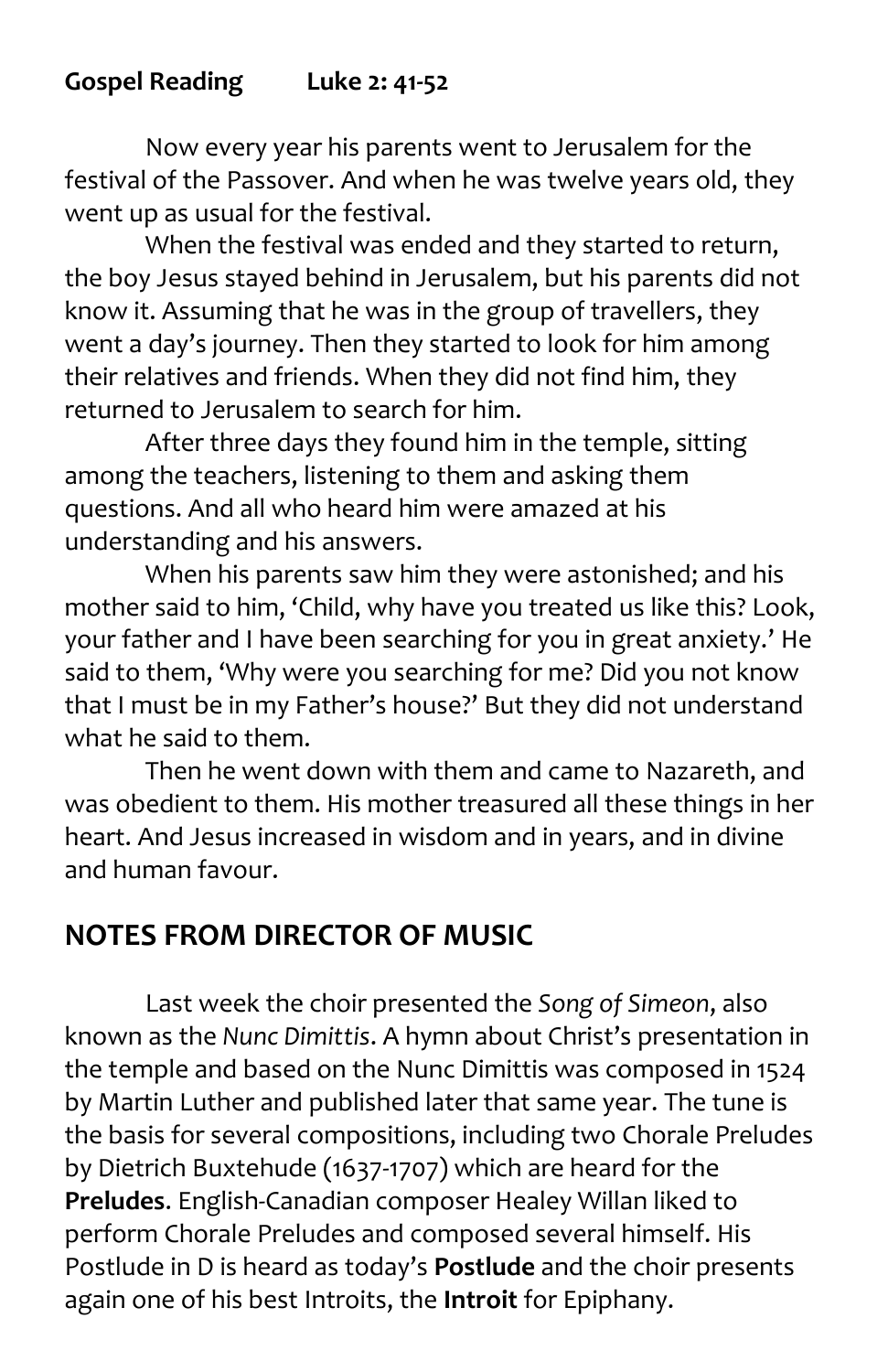Felix Mendelssohn is credited with reviving the music of Bach and for stirring up interest in organ music in England. His *Six Sonatas for Organ* helped to show the versatility of the organ and today's piece at the **Offertory** demonstrates one of many different moods he created in his music.

Craig Curry is a contemporary American Pastor and church musician and has received several awards for his compositions. The **Anthem** was composed in 2000 for a community Christmas music festival in Pennsylvania. It is a good example of a "journey hymn". It relates the journey of the wise men to our own journey in life as we seek to know better the life of Christ and God's love for us.

## **ANNOUNCEMENTS**

#### **Welcome**

A warm welcome to all this morning in the name of Jesus Christ. During this service, there is a nursery offered for infants, hosted by certified care Tran Thao Dinh, and a program for children led by Laura Tyner-Clement – please speak to an usher for information if interested.

#### **Prayer Partnership**

If you would like to have a time of personal prayer after the service, you are invited to meet a member of the prayer team at the pillar just to the right of the pulpit. And please pass prayer requests to be shared on the congregational autumn prayer card to Dorothy M or Barb Z.

#### **Congregational Potluck**

All are warmly invited to linger for a time after the service for this great time of shared food and community. A giant birthday cake for dessert is all that is for sure! This morning you will notice that china plates are now available, as well as lighter foam plates. If you would be willing to assist with this trial shift to greater environmental stewardship (that is , taking a turn at the dishwasher!), please speak to Greg M.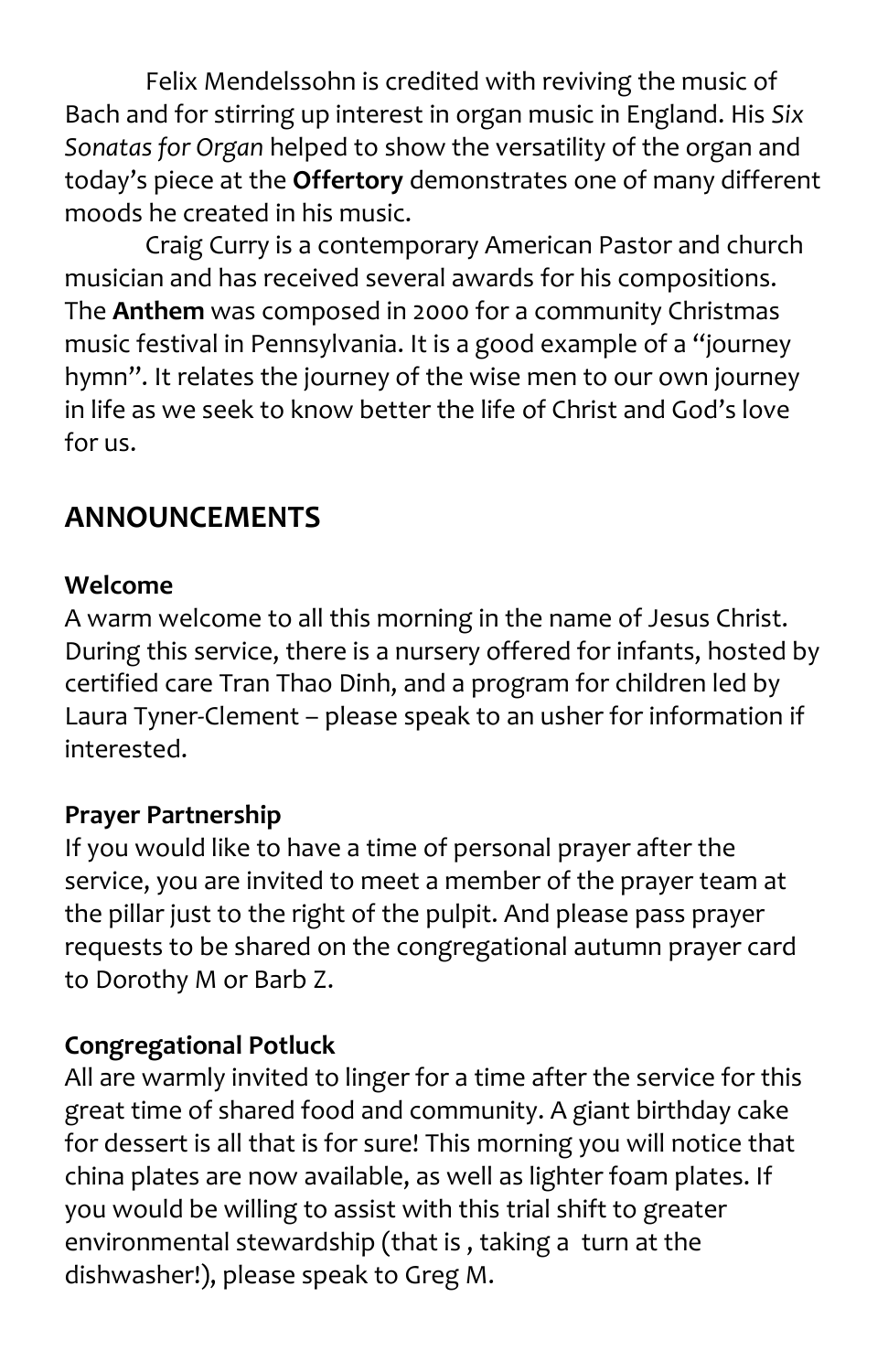## **Sunday Perspectives**

This evening, 7 p.m. The Screening Room. *If Beale Street Could Talk*, a film adaptation of James Baldwin's novel set in 1970's Harlem. A short discussion in the theatre afterwards – hosted by St. Andrew's, St. Mark's Lutheran and Chalmers United.

## **Women's Missionary Society**

If you are interested in learning more about the mission work of our Presbyterian Church, you are invited to join us at Strathcona Presbyterian Church, Monday at 1:30 p.m. Speak to Helen L. this morning for information.

## **Partners In Mission Food Bank**

Next Sunday, as on the final Sunday of each month, we will dedicate food stuffs we bring to support struggling neighbours. You are invited to place your contributions of foodstuffs in the baskets by either sanctuary door.

## **February Pop-Up**

Another of these great congregational displays, Sunday February 10. The theme will be 'Sharing Your Heritage'. Come with a family saying or recipe book, a childhood book or a document (like immigration papers), an award received or artifact inherited (like a miner's lamp or an engraved pocket watch), a piece of clothing (like a beaver hat or sari) or a flag. Speak to Elaine C. with any questions.

## **Faith and Courage: The Story of the Reverend Josiah Henson**

Here at St. Andrew's, Saturday February 16, 2 p.m. and 7:30 p.m. This is the inspiring, true story of Josiah Henson who was born into slavery in Maryland in the late eighteenth century. Despite terrible conditions where he was beaten, starved and degraded, despite every attempt to break him, he remained unbroken. At eighteen he heard his first sermon and was blown away. That Jesus died for everyone, for the black man as well as the white, struck such a chord with Joisah that from then on, he devoted his life to God and became a preacher. His belief in God gave him the strength to survive slavery and to ultimately gain his freedom. Once free, he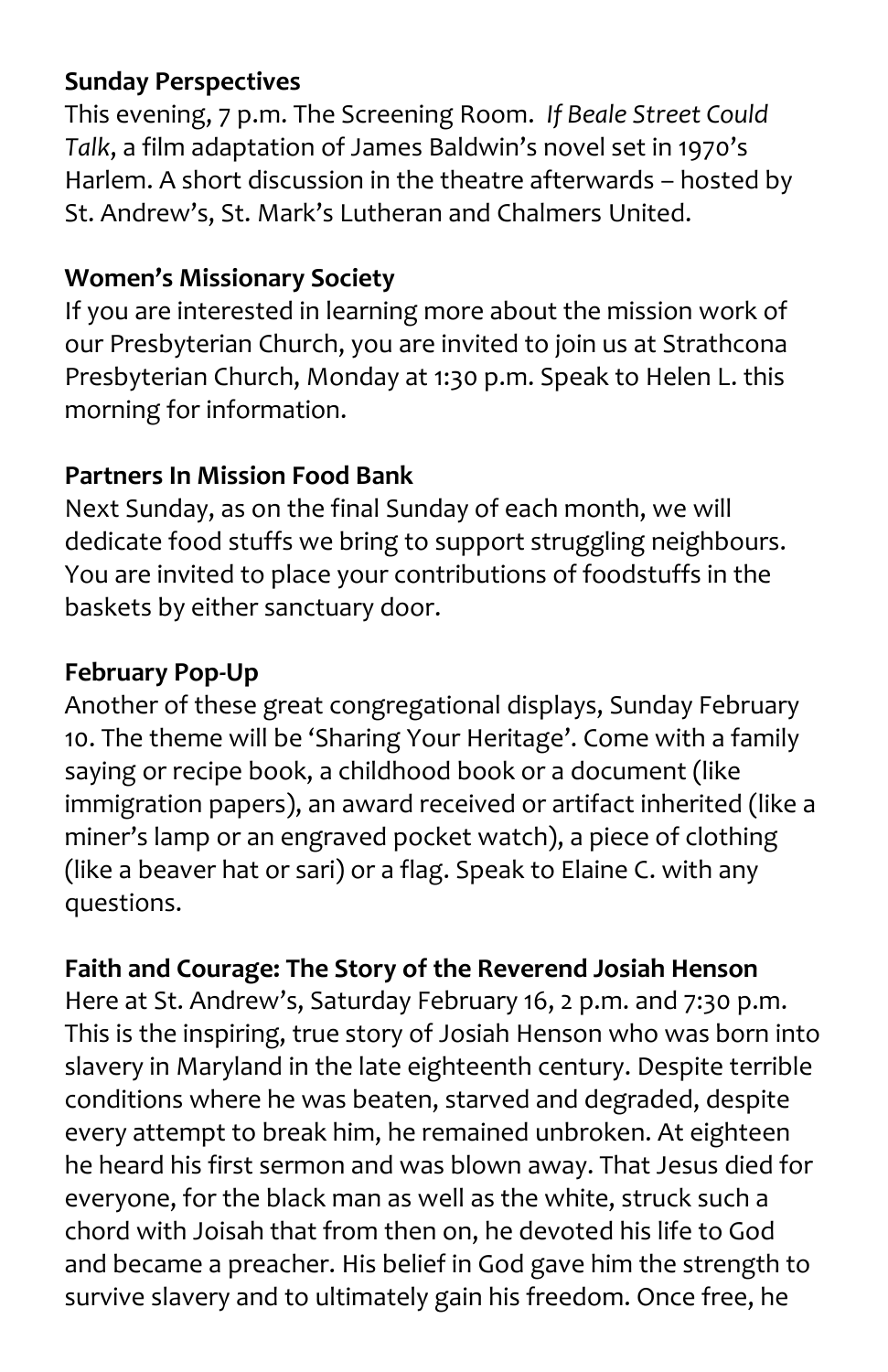used his freedom well and became one of the most important figures in Canadian black history. Celebrate Black History Month with Cassel Miles (a veteran of the Stratford and Shaw Festivals) as he recreates the Reverend Josiah Henson's days in slavery and his struggle for freedom. Tickets at the door, \$20. Invite family and friends – a perfect outing for Black History Month!

## **Offering Envelopes and PAR**

We begin each week by presenting to God offerings of thanksgiving and commitment. Envelopes are available for visitors in the pews. Frequent contributors are invited to request a box of confidential and personal envelopes from the book keeper, or enrol in the Pre-Authorized Remittance (brochures in foyer).

## **Inter-Mission Update**

You will recall that Session has approved an inter-mission, as recommended by the General Assembly, to be taken by our Minister, the Rev. Dr. Andrew Johnston, from February 3, 2019 to April 13, 2019. (See the article in the autumn edition of the Burning Bush.) We are pleased that during the month of February the Rev. Dr. Karen Bach will conduct the worship services and preach, and during the month of March the Rev. Dr. Bill Morrow will assist with the worship services. The weekend of April 6 and 7, the Lost Pilgrims, a musical group from Toronto, will present a concert in support of our Capital Funds Appeal on Saturday evening and conduct the worship service on the following Sunday morning. If you have any questions please feel free to contact a member of the Inter-mission Task Force.

*Elaine C., the Rev. Dr. Ralph Kendall, Alberta S.*

**Ushers This morning** Christina M., Beatrice J., Cheng S., Rory W. **January 27** Ada M., John S., Myrna A., Dorothy M.